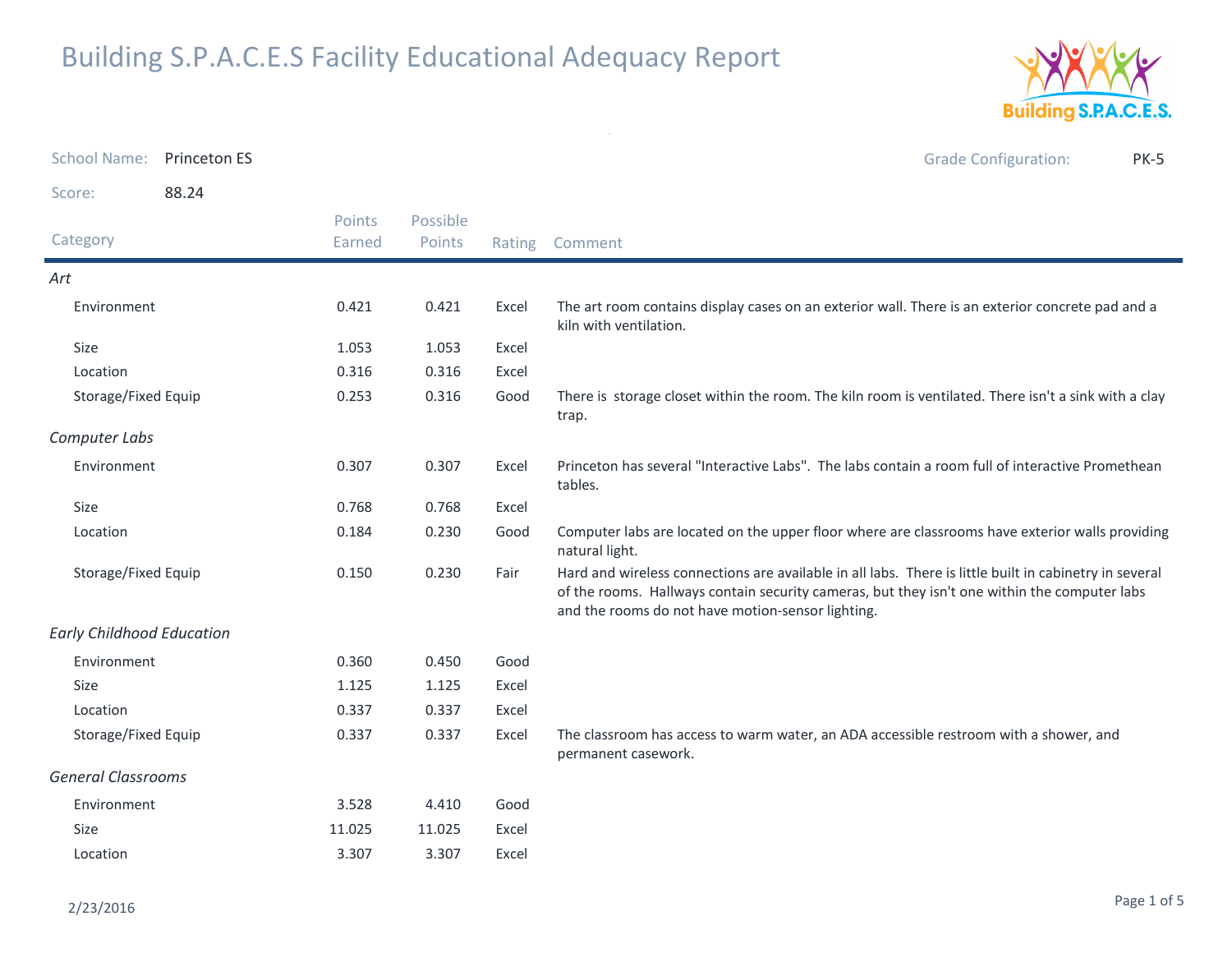

School Name: Princeton ES Grade Configuration: PK-5Score: 88.24Category Rating Comment Possible PointsPoints EarnedGeneral ClassroomsStorage/Fixed Equip 2.646 3.307 Good Instructional Resource RoomsEnvironment HVAC temperatures varied by classroom due to a leak on the second floor. Many general classrooms are utilized as instructional resource rooms.0.5180.648 Sizee 1.620 1.620 Excel Location 0.389 0.486 Good Resource classes are located throughout the first and second floor. Storage/Fixed Equip 0.486 0.486 Excel Kindergarten & Pre-KindergartenEnvironmentGood A leak on the second floor is impacting HVAC temperatures throughout the school. Temperatures fluctuate by classroom.0.3000.375 Sizee 0.938 0.938 Excel Location 0.282 0.282 Excel Storage/Fixed Equip 0.225 0.282 Good Learning EnvironmentLearning Style Variety 3.600 4.500 GoodInterior Environment There is currently an air conditioning leak that is impacting the HVAC temperatures throughout the building. Temperatures vary by space.1.1701.800 Exterior Environment 1.080 1.350 GoodEnvironment 0.702 0.877 GoodMedia CenterSizee 1.097 2.193 Poor The media center meets approximately 60% of the size requirements. Locationn 1980 0.526 0.658 Good Storage/Fixed Equip0.526 0.658 Good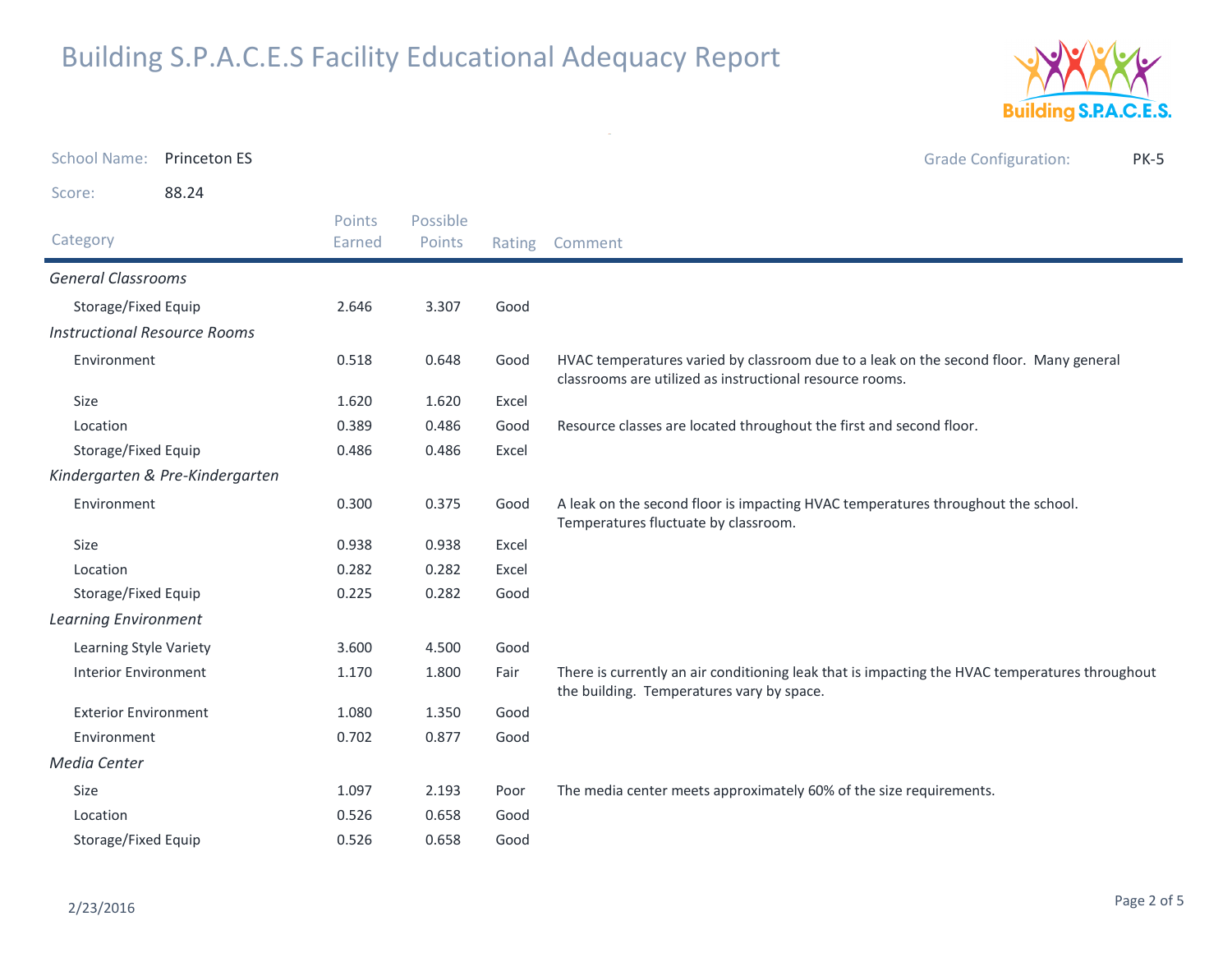

| <b>School Name:</b>       | <b>Princeton ES</b> |                  |                    |        | <b>Grade Configuration:</b><br><b>PK-5</b>                                                                                                                                                                                     |
|---------------------------|---------------------|------------------|--------------------|--------|--------------------------------------------------------------------------------------------------------------------------------------------------------------------------------------------------------------------------------|
| Score:                    | 88.24               |                  |                    |        |                                                                                                                                                                                                                                |
| Category                  |                     | Points<br>Earned | Possible<br>Points | Rating | Comment                                                                                                                                                                                                                        |
| Music                     |                     |                  |                    |        |                                                                                                                                                                                                                                |
| Environment               |                     | 0.433            | 0.667              | Fair   | There is a single music room at Princeton Elementary. The room has fixed risers.                                                                                                                                               |
| <b>Size</b>               |                     | 0.833            | 1.667              | Poor   | There is a single music room that meets approximately 80% of the size requirement. A second<br>room/program is unavailable for band/orchestra.                                                                                 |
| Location                  |                     | 0.325            | 0.500              | Fair   | Only one room exists and opens to the commons area.                                                                                                                                                                            |
| Storage/Fixed Equip       |                     | 0.325            | 0.500              | Fair   | Only one music room exists and it contains a 120 square foot storage closet.                                                                                                                                                   |
| Performing Arts           |                     |                  |                    |        |                                                                                                                                                                                                                                |
| Environment               |                     | 0.435            | 0.544              | Good   | The HVAC temperature is inconsistent throughout the building.                                                                                                                                                                  |
| <b>Size</b>               |                     | 1.088            | 1.360              | Good   | The stage is located in a multipurpose cafeteria/performing arts space with separate storage and<br>dressing rooms.                                                                                                            |
| Location                  |                     | 0.326            | 0.408              | Good   | The performing arts space is located on the ground floor of the facility and is conveniently<br>located for public and after-school access.                                                                                    |
| Storage/Fixed Equip       |                     | 0.326            | 0.408              | Good   | Lights on the stage?                                                                                                                                                                                                           |
| <b>Physical Education</b> |                     |                  |                    |        |                                                                                                                                                                                                                                |
| Environment               |                     | 1.382            | 1.728              | Good   | The HVAC temperature was inconsistent throughout the building.                                                                                                                                                                 |
| Size                      |                     | 4.320            | 4.320              | Excel  |                                                                                                                                                                                                                                |
| Location                  |                     | 1.296            | 1.296              | Excel  | The gym can be separated from additional portions of the facility.                                                                                                                                                             |
| Storage/Fixed Equip       |                     | 1.037            | 1.296              | Good   | The gym has a storage closet. It does not have safety padding.                                                                                                                                                                 |
| <b>Science</b>            |                     |                  |                    |        |                                                                                                                                                                                                                                |
| Environment               |                     | 0.292            | 0.450              | Fair   | The STEM lab contains student science stations and a demonstration table for the teacher.<br>There is hot and cold water available, but no eye wash station. The lab is located in a converted<br>general education classroom. |
| Size                      |                     | 1.125            | 1.125              | Excel  |                                                                                                                                                                                                                                |
| Location                  |                     | 0.219            | 0.337              | Fair   | The lab is located at the end of the second floor fifth grade hallway.                                                                                                                                                         |
| Storage/Fixed Equip       |                     | 0.219            | 0.337              | Fair   | The lab does not contain the required safety equipment. The room does not have a separate<br>storage area.                                                                                                                     |

 $\omega$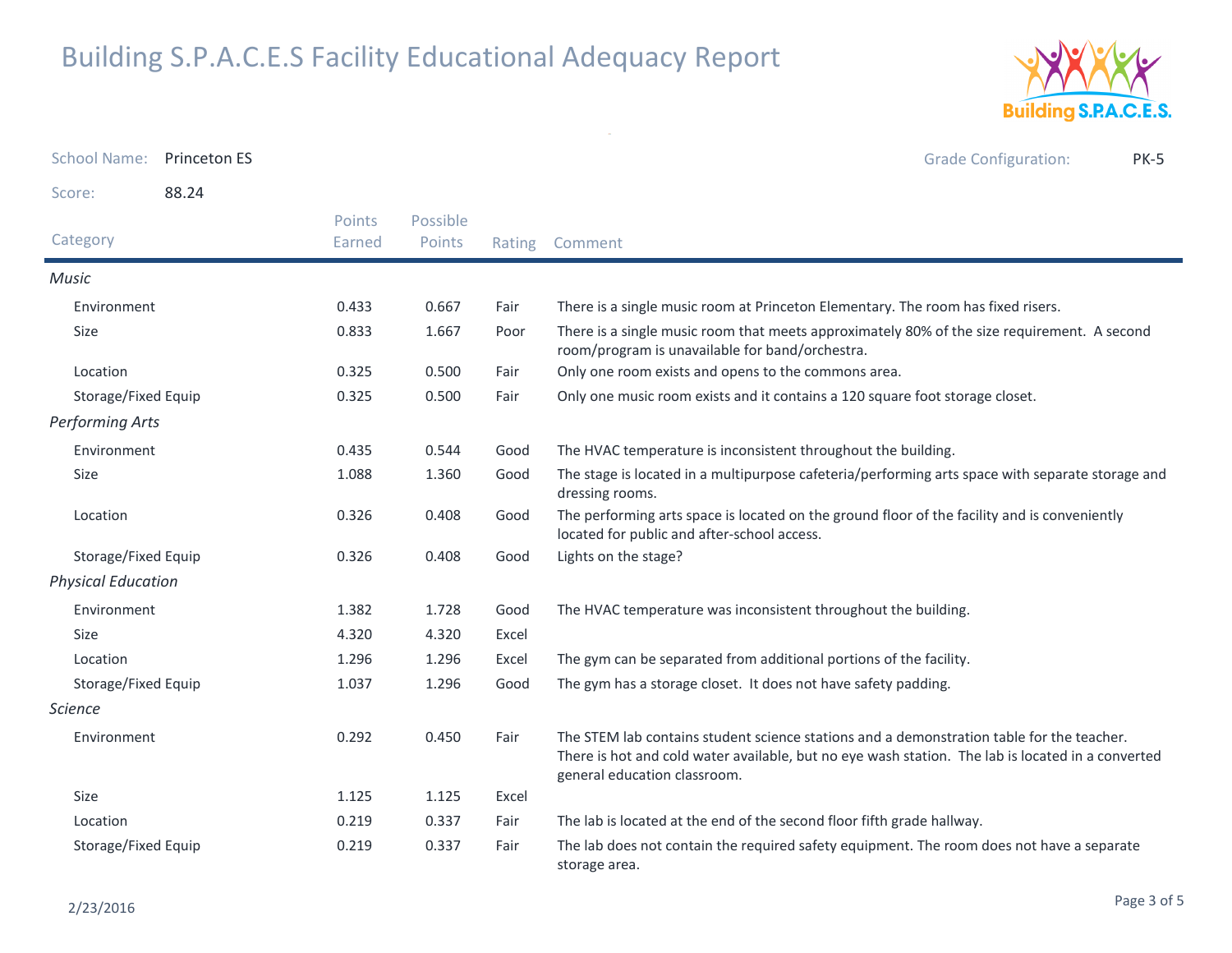

| <b>School Name:</b>              | <b>Princeton ES</b>              |                  |                    |        | <b>Grade Configuration:</b><br><b>PK-5</b>                                                                                              |
|----------------------------------|----------------------------------|------------------|--------------------|--------|-----------------------------------------------------------------------------------------------------------------------------------------|
| Score:                           | 88.24                            |                  |                    |        |                                                                                                                                         |
| Category                         |                                  | Points<br>Earned | Possible<br>Points | Rating | Comment                                                                                                                                 |
|                                  | Self-Contained Special Education |                  |                    |        |                                                                                                                                         |
| Environment                      |                                  | 0.346            | 0.432              | Good   | Temperatures fluctuate by classroom due to a leak on the second floor of the facility. Dimmable<br>lighting is unavailable.             |
| Size                             |                                  | 0.702            | 1.080              | Fair   | The individual self-contained classrooms are adequately sized for special education. Princeton<br>does not have a family living center. |
| Location                         |                                  | 0.211            | 0.324              | Fair   | One of the self-contained classrooms is located on the second floor of the facility. An elevator is<br>available for ADA accessibility. |
| Storage/Fixed Equip              |                                  | 0.259            | 0.324              | Good   |                                                                                                                                         |
| <b>Non-Instructional Spaces</b>  |                                  |                  |                    |        |                                                                                                                                         |
| Administration                   |                                  | 1.842            | 2.302              | Good   |                                                                                                                                         |
| Cafeteria                        |                                  | 3.600            | 4.500              | Good   |                                                                                                                                         |
|                                  | Food Service and Prep            |                  | 5.584              | Excel  |                                                                                                                                         |
| Clinic                           |                                  | 0.421            | 0.526              | Good   | The clinic does not have a shower.                                                                                                      |
| Counseling                       |                                  | 0.263            | 0.263              | Excel  |                                                                                                                                         |
| <b>Custodial and Maintenance</b> |                                  | 0.360            | 0.450              | Good   |                                                                                                                                         |
| <b>Student Restrooms</b>         |                                  | 0.639            | 0.798              | Good   |                                                                                                                                         |
| Faculty Work Space and Toilets   |                                  | 1.140            | 1.140              | Excel  |                                                                                                                                         |
| <b>Outside Spaces</b>            |                                  |                  |                    |        |                                                                                                                                         |
| Vehicular Traffic                |                                  | 1.800            | 1.800              | Excel  | The traffic flows well with designated bus and parent pick-up areas.                                                                    |
| <b>Pedestrian Traffic</b>        |                                  | 0.701            | 0.876              | Good   |                                                                                                                                         |
| Parking                          |                                  | 0.731            | 0.731              | Excel  |                                                                                                                                         |
| Play Areas                       |                                  | 2.107            | 2.107              | Excel  | There is an abundance of hard and soft surface play areas.                                                                              |
| Safety and Security              |                                  |                  |                    |        |                                                                                                                                         |
| Fencing                          |                                  | 0.677            | 0.677              | Excel  |                                                                                                                                         |
| Signage & Way Finding            |                                  | 0.900            | 0.900              | Excel  |                                                                                                                                         |

 $\sim$